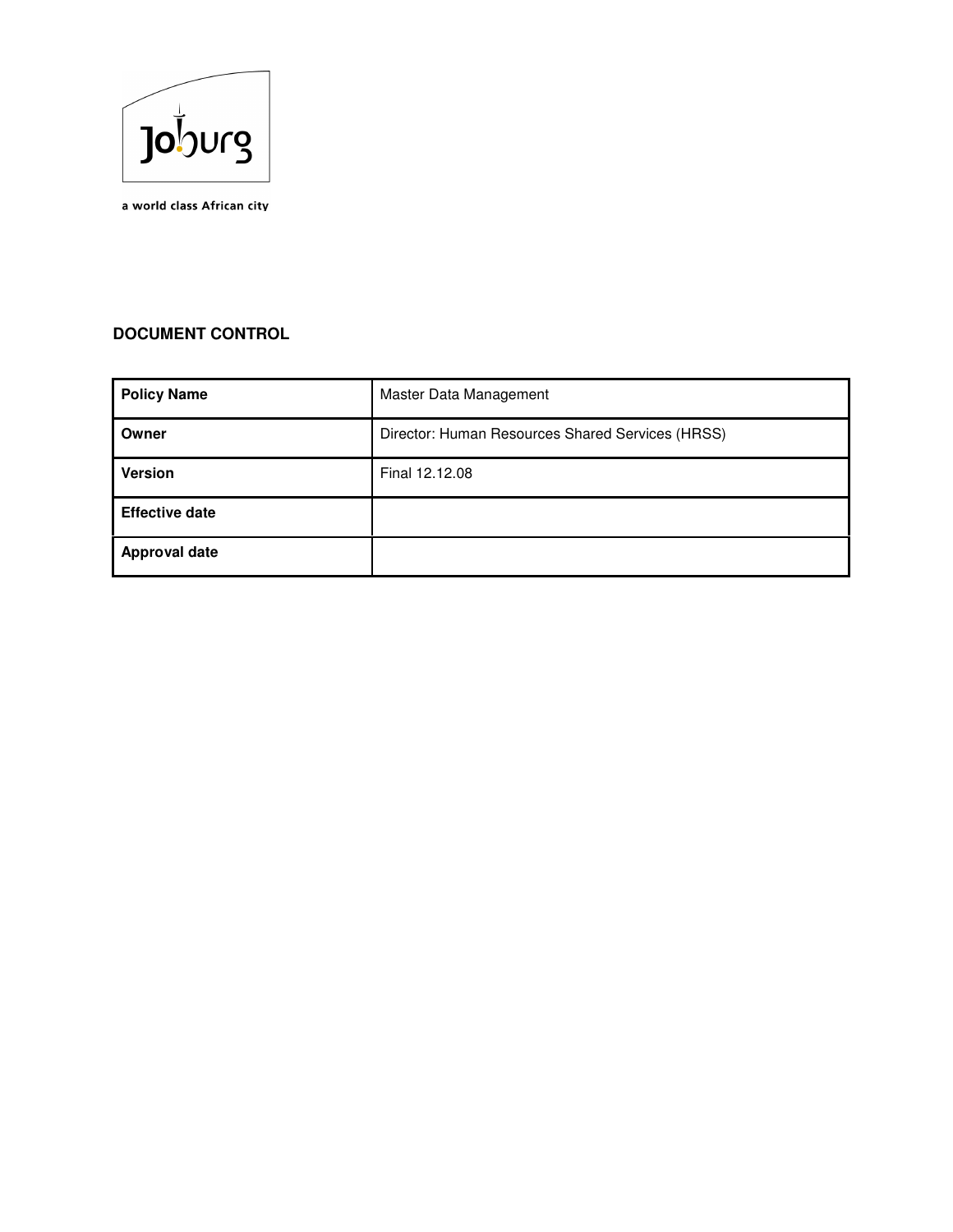## **TABLE OF CONTENTS**

| 1. INTRODUCTION                                                  | 2       |
|------------------------------------------------------------------|---------|
| 2. THE DEFINITION OF TERMS                                       | 2       |
| 3. THE INTERPRETATION AND APPLICATION OF THE POLICY              | 3       |
| 4. THE RATIONALE AND OBJECTIVES                                  | 3       |
| 5. THE SCOPE OF APPLICATION                                      | 3       |
| 6. THE ROLES AND RESPONSIBILITIES (THE ACCOUNTABILITY FRAMEWORK) | $3 - 4$ |
| 7. THE POLICY AREAS                                              | $4 - 7$ |
| 8. THE APPROVAL                                                  | 8       |
| 9. THE AMENDMENTS                                                | 8       |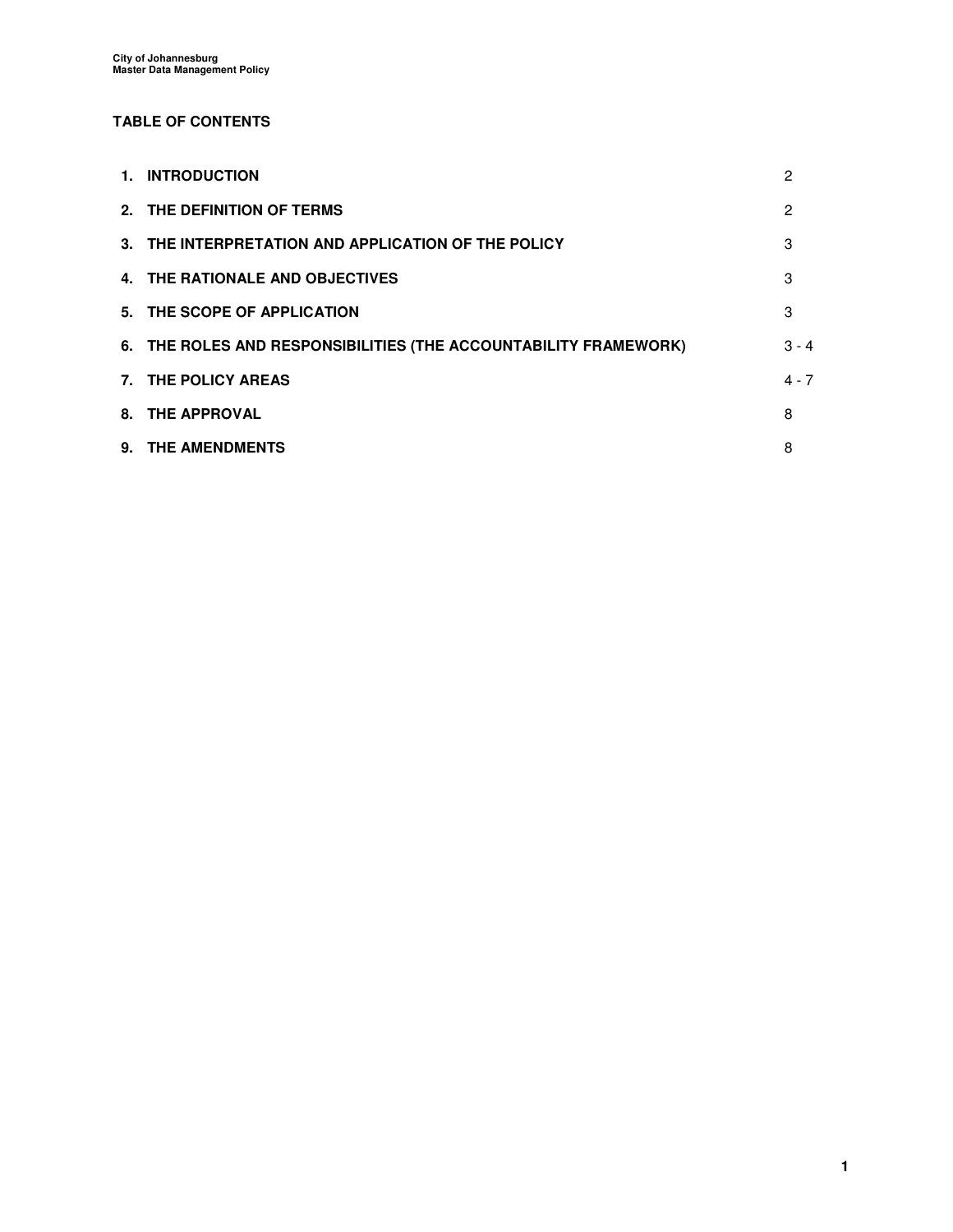## **1. INTRODUCTION**

- 1.1 This **Master Data Management Policy** is developed to assist with the governance, management and maintenance of all Human Resources Shared Services (HRSS) master data as maintained on the SAP Human Capital Management System (HCM)
- 1.2 The policy describes how master data management will take place within the CoJ on the SAP HCM system and how the data information management and handling of data requests and reports will be managed within the HRSS Transactional Centre

### **2. THE DEFINITION OF TERMS**

| <b>Term</b>                                                      | <b>Definition</b>                                                                                                                                                                                                                                                                 |
|------------------------------------------------------------------|-----------------------------------------------------------------------------------------------------------------------------------------------------------------------------------------------------------------------------------------------------------------------------------|
| <b>CAATS report</b>                                              | Is an audit report utilized to verify the status of accuracy of all employee<br>master data on the SAP HCM system                                                                                                                                                                 |
| Data audits                                                      | Data audits takes place on a monthly basis and feedback are being<br>given to the Transactional HRSS and the HRSS Field Services Teams in<br>order to obtain the corrected data and correct such data on the SAP<br><b>HCM</b> system                                             |
| <b>Electronic Records</b><br><b>Management System (ERMS)</b>     | Is an system used to scan, archive and send documentation to the<br>Transactional Centre for capturing and corrective measures                                                                                                                                                    |
| <b>Human Resources Field</b><br><b>Services</b>                  | Is a key role player who ensures that the employees in a specific<br>Region/Business Unit supply the correct and updated information in<br>order to update the SAP HCM system                                                                                                     |
| IRP <sub>5</sub>                                                 | Is a tax certificate provided to an employee from whom tax has been<br>deducted by the City and paid over to SARS. At the end of each tax<br>year, at the end of February each year a tax certificate will be generated<br>with the detail of all taxable earnings and deductions |
| <b>Leave Reports</b>                                             | Is a report reflecting all leave types captured by CoJ employees as<br>reflected on the SAP HCM system. The report will remind employees of<br>leave to be taken by a specific date and assist management to control<br>leave taken and employee attendance.                      |
| <b>Master Data Audit Reports</b>                                 | Is a report containing the status quo of the data at a specific date and<br>reflect Master Data Audit identified gaps and areas of correction                                                                                                                                     |
| <b>Monthly Activity Reports</b>                                  | Is an audit report used to monitor all time management activities                                                                                                                                                                                                                 |
| <b>Retro Accounting System</b>                                   | Refers to a system (in this case SAP HCM system) that automatically<br>calculates pay information that is in retrospect                                                                                                                                                           |
| Human<br><b>SAP</b><br>Capital<br><b>Management System (HCM)</b> | Is the current system utilized to capture, maintain, store all relevant<br>master data for the CoJ                                                                                                                                                                                |
| Service Level Agreements<br>(SLA)                                | Is an agreement signed between the HRSS and departments detailing<br>the expected and agreed upon service standards                                                                                                                                                               |
| <b>UIF</b>                                                       | Refers to Unemployment Insurance Fund                                                                                                                                                                                                                                             |
| <b>Time Management Book</b>                                      | Is the leave book or leave control system in which all the types of leave<br>and absenteeism are reflected                                                                                                                                                                        |
| <b>Transactional Center</b>                                      | Is the HRSS Centre where transactions are being captured on the SAP<br><b>HCM</b> system                                                                                                                                                                                          |
| <b>Transactional Officer</b>                                     | Is an Officer or a team member of the Transactional Team whose main<br>responsibility is to capture data                                                                                                                                                                          |
| <b>Transactional Services</b>                                    | Are services rendered to all customers of HRSS Transactional Centre                                                                                                                                                                                                               |
| <b>Unlock process</b>                                            | Is a process of validating captured data                                                                                                                                                                                                                                          |
| <b>Variance Monitor Reports</b>                                  | Is a report utilized to validate and identify variances on the SAP data                                                                                                                                                                                                           |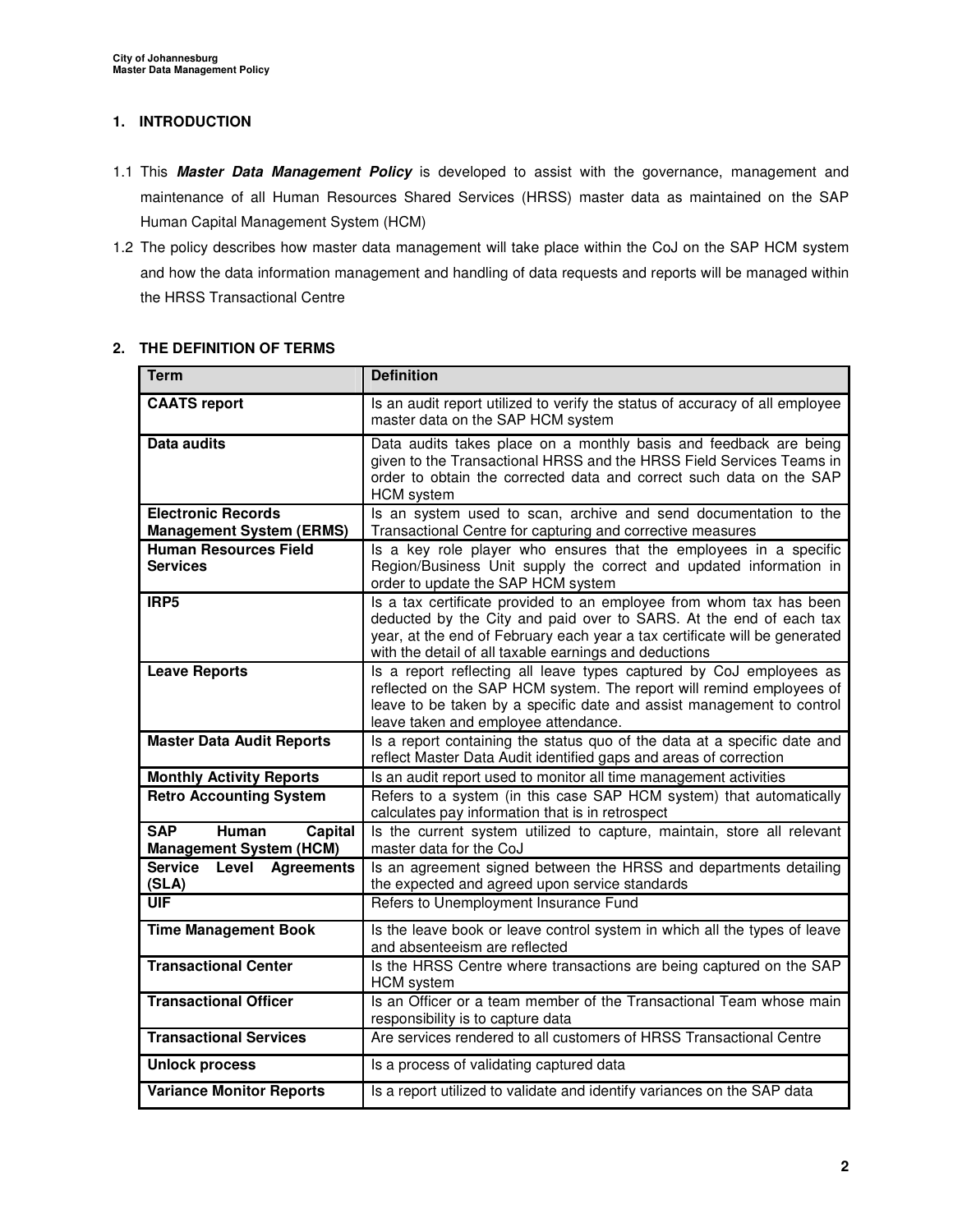## **3. THE INTERPRETATION AND APPLICATION OF MASTER DATA MANAGEMENT POLICY**

3.1 Any dispute arising from the interpretation and application of this policy will be handled and resolved through the delegations and discretion of the Director: Human Resources Shared Services (HRSS)

## **4. THE RATIONALE AND OBJECTIVES OF MASTER DATA MANAGEMENT POLICY**

The rationale and purpose of the Policy is to:

- 4.1 Outline the purpose of the human resources master data on SAP HCM
- 4.2 Define what data integrity means and how it will be assessed
- 4.3 Define the role of the various role-players in the data integrity process
- 4.4 Define the various data integrity processes and management thereof
- 4.5 Outline data maintenance processes to be followed (monthly and quarterly)
- 4.6 Comply with legislation such as the Income Tax Act, No 58 of 1962, the Financial Intelligence Centre Act, No 38 of 2001 etc, as well as legislative amendments

#### **5. THE SCOPE OF APPLICATION**

5.1 The Policy applies to City of Johannesburg Metropolitan Municipality administration and all its employees

### **6. THE ROLES AND RESPONSIBILITIES (THE ACCOUNTABILITY FRAMEWORK)**

- 6.1 The Mayoral Committee (Mayco) approves the HR Policies
- 6.2 The *Executive Management Team (EMT)* engages on the HR policies and recommends the approval of the HR policies by Mayco
- 6.3 The City Manager is accountable as an Accounting Officer and oversees the development, implementation and maintenance of policies, procedures, processes and system, including those in HR
- 6.4 The Executive Director: Corporate and Shared Services is responsible for ensuring the HR Policies comply with the Council resolutions of City of Johannesburg, as well as applicable legislation, and in conjunction with the conditions of service and relevant bargaining council agreement
- 6.5 Other Executive Director's are accountable for ensuring strict adherence to prescriptions of HR policies within their Depts, as well contribute to the development, review and evaluation of impact of HR policies
- 6.6 The Director: Human Resources Shared Services (HRSS) is responsible for the overall policy implementation, management, monitoring and review, as well as ensuring that the HR Policies comply with the Council resolutions, applicable legislation, conditions of service and relevant bargaining council agreements
- 6.7 The nominated Deputy Director in HRSS with a responsibility a for HR policies ensure that the Policy is reviewed on ongoing-basis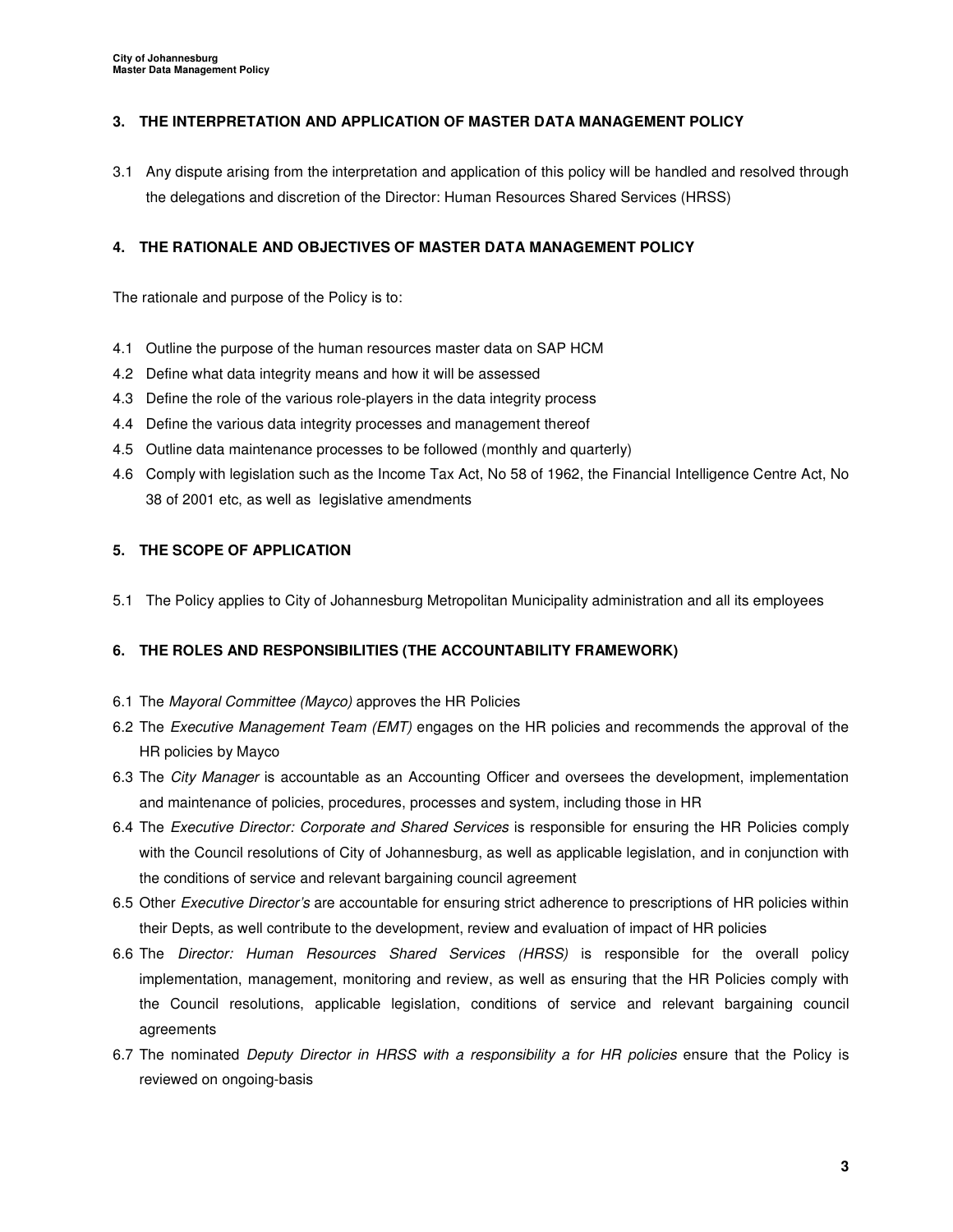- 6.8 Other Deputy Directors [Business Process Owners (BPO)] in HRSS are responsible for researching, recommending the development, maintenance, review and evaluation of their policies dealing with their respective areas and processes in the CoJ, as well as monitoring the implementation of the Policy within the requirements
- 6.9 The Field HR and HR Transactions are responsible for ensuring the adherence and compliance to the approved HR policies, as well as providing advise on HR policies
- 6.10 The Line Manager is responsible for implementation of and adherence to the approved HR policies
- 6.11 The Organised Labour (Unions) are responsible for playing an oversight role on management, implementation and compliance/adherence to approved HR policies, as well as contribute to the evaluation of impact of HR policies and their review
- 6.12 All Staff are responsible for complying/adhering to the approved HR Policies

# **7. THE POLICY AREAS**

This section outlines the policy provisions governance, management and maintenance of all human resources master data in the City of Johannesburg (CoJ)

### **7.1 GENERAL**

- 7.1.1 The SAP HCM is a master data time driven system and not a transactional system. In the light of this it is essential that the data on the system is accurately recorded and that the essential mandatory fields are up to date. The HRSS Department had to maintain the data integrity in the past
- 7.1.2 A new culture is hereby created where the employees and the line management will accept full responsibility to maintain their own master data and notify the HRSS Transactional Services Centre if there are any changes or corrections to be made. It will therefore be expected of the CoJ employees to check their personal data on the SAP HCM system and to request corrections of data if any changes are required. A regular sign off will be requested and a return slip will be attached to the employee pay slips as from August 2008
- 7.1.3 A monthly sign off will take place by the individual employees to verify their personal data available on the SAP HCM system
- 7.1.4 The Contact Centre will also assist through a verification process when CoJ staff contact the Contact Centre for Human Resources queries and service requests
- 7.1.5 All the related employee master data will be handled by the HRSS staff in terms of the confidentiality clause and not repeated to any person. If any data is abused the related HRSS staff member will be investigated and disciplined if it is found that such data was not treated with confidentiality
- 7.1.6 The data on the system is used to:
	- 7.1.6.1 Determine payroll results which are used for budgeting and accounting purposes
	- 7.1.6.2 Provide HRIS for decision-making purposes
	- 7.1.6.3 Provide information for statutory reporting requirements
	- 7.1.6.4 Form a firm master data base for HRSS for all personal information of each and every CoJ employee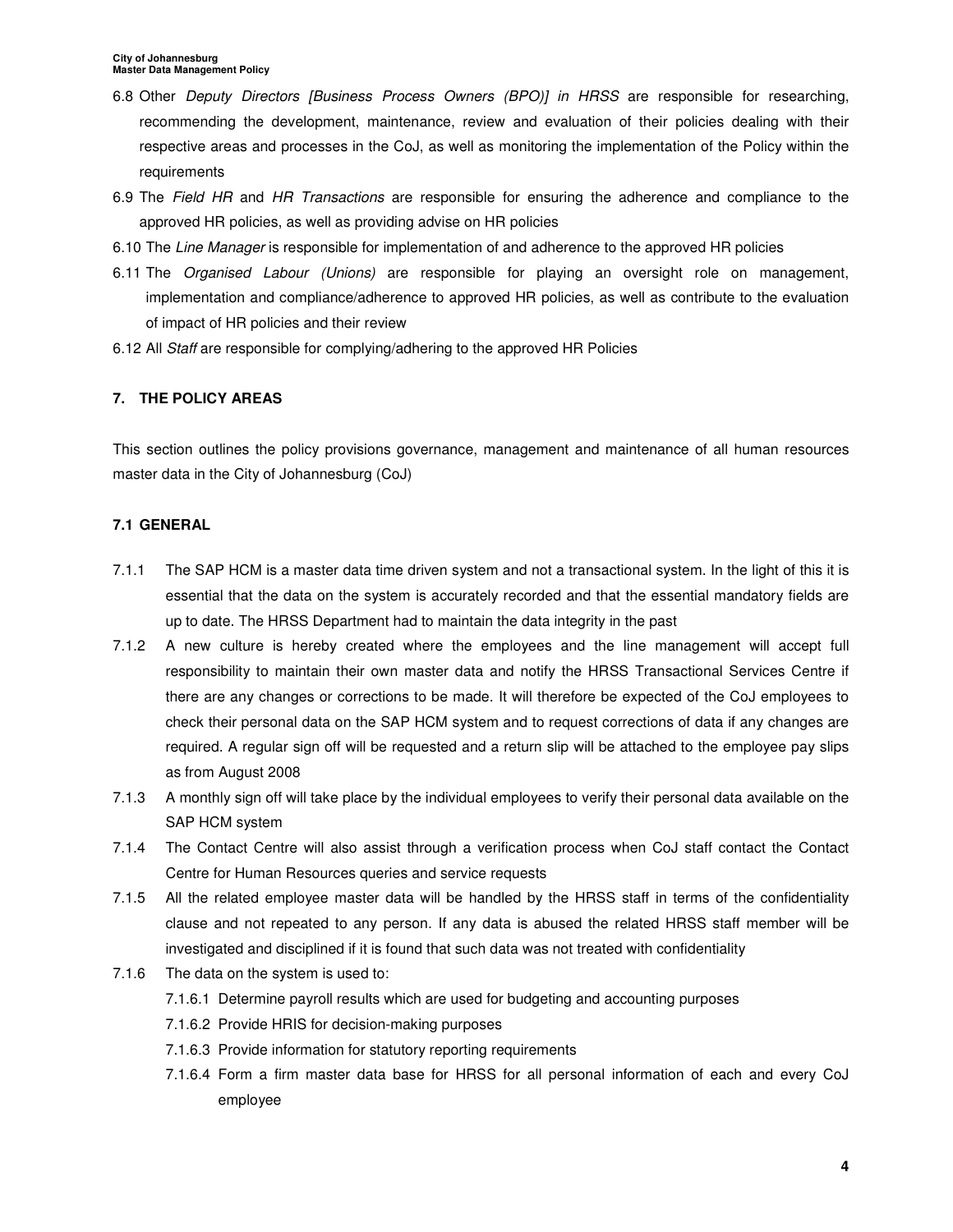### **7.2 THE SAP HUMAN CAPITAL MANAGEMENT (HCM) MASTER DATA**

- 7.2.1 The policy will ensure quality data, compliance will be given to the relevant statutory legislation of information management
- 7.2.2 All the master data on the SAP HCM system will be subject to the principles of confidentiality, staff capturing the information will display a high level of integrity and their conduct will be above reproach
- 7.2.3 The key drive of a master data system is the dates
- 7.2.4 All master data information recorded on the SAP HCM System requires a start date. It is important that the correct date information is entered on SAP as the SAP HCM System is a retro accounting system (i.e. it automatically calculates pay information that is in the past but between tax periods)
- 7.2.5 At the start of employment into CoJ, all master data within the mandatory and all other fields must be obtained, quality assured, confirmed and maintained on SAP HCM
- 7.2.6 In all operational functions, timely input is encouraged and late input strongly discouraged
- 7.2.7 In the event of a dispute, retro accounting may be required
- 7.2.8 The information is used:
	- 7.2.8.1 To determine payroll results for budgeting and accounting purposes
	- 7.2.8.2 To provide Human Resources management information
	- 7.2.8.3 To provide information for statutory reporting requirements
	- 7.2.8.4 To provide a sound HRSS SAP HCM Data base with all relevant data of the employees of the **COJ**
- 7.2.9 The data on the system is captured primarily for HCM, organizational information purposes, management information, governmental statistical information and pay information and any other statistics that may be required
- 7.2.10 The data on the system will be used to form a valid database for e-shared services implementation
- 7.2.11 From an organizational perspective, the employer needs to know who is employed where they are deployed and which employment relationship governs their status etc
- 7.2.12 From a management perspective, the manager needs to know the relationship of each individual in the organization under his/her control, the pay level, years of service, employment history, their attendance information, etc in order to understand who is under their control and where they come from and their organizational assignment
- 7.2.13 To manage human capital management in terms of their employees, and their budgets
- 7.2.14 For government statistics, the following information may be required to be provided:
	- 7.2.14.1 Race
	- 7.2.14.2 Gender
	- 7.2.14.3 Salary
	- 7.2.14.4 Position
	- 7.2.14.5 Salary level
	- 7.2.14.6 employment status of an individual
- 7.2.15 For budget information the salary and benefits are to be recorded and time management information such as unpaid leave, or absence without leave, etc are to be recorded as well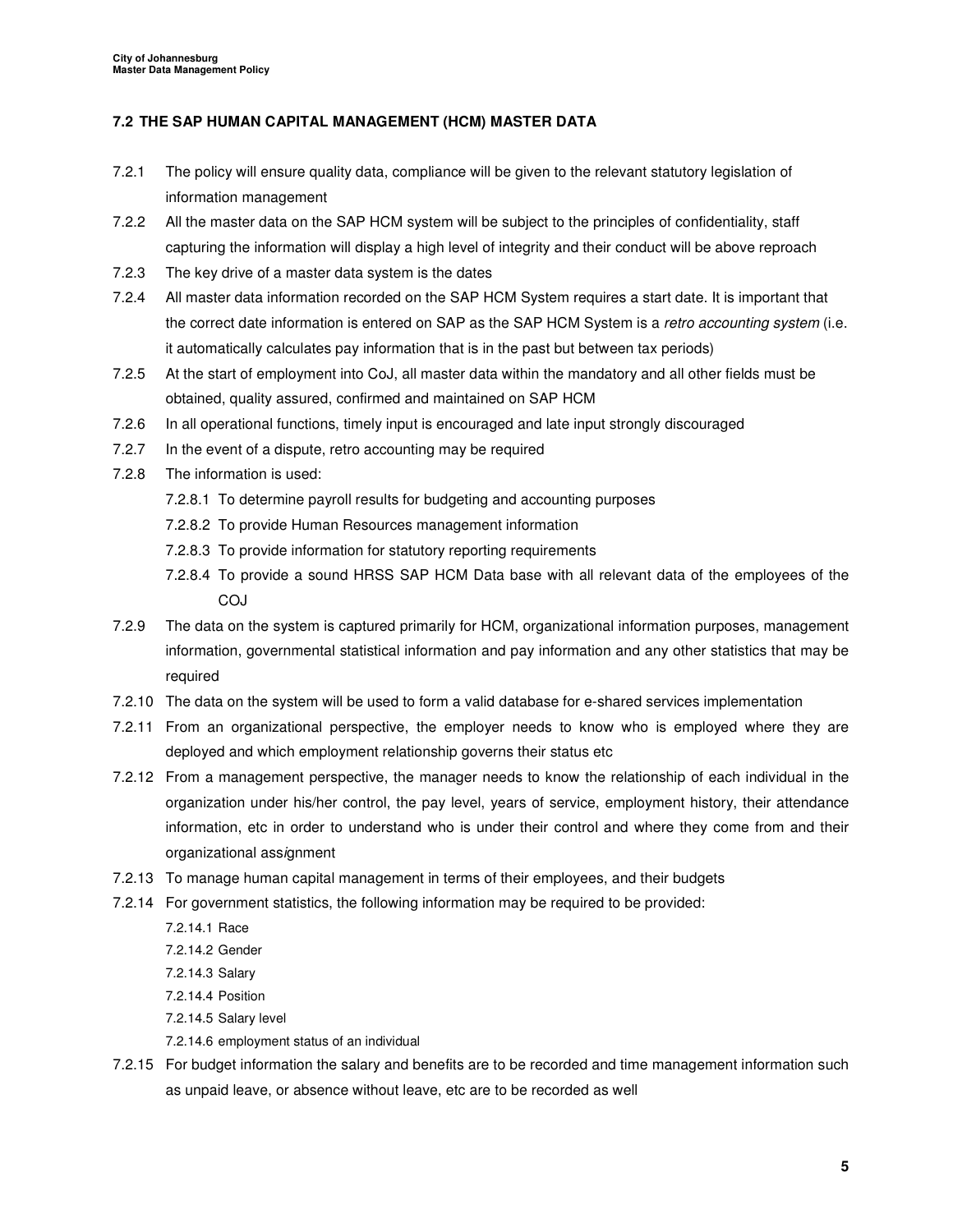#### **7.3 THE DATA INTEGRITY MANAGEMENT**

- 7.3.1 Data integrity is the expectation placed on Transactional, Field and Strategic Services, in conjunction with Line Management to update, verify and maintain all relevant data on the SAP HCM system on a monthly and quarterly basis
- 7.3.2 Data integrity involves verifying whether existing data is unchanged from its source and has not been accidentally or maliciously modified, altered, or destroyed, during any transactional operations, such as maintaining data, storage, archiving and retrieval
- 7.3.3 The Data Archiving Policies and Procedures of the City may impact on the time taken for retrieval and supply of data to customers
- 7.3.4 The lock/unlock facility provides an opportunity for the Transactional Officer to capture the information on a specific Info type and the transaction will be locked and checked by the Operational Manager: Transactions to ensure that the data is captured accurately and only after the checking process is concluded can the data be released on the system by unlocking the transaction
- 7.3.5 The data integrity processes is as follows:
	- 7.3.5.1 This part outlines the various data integrity processes that are in place to ensure that there is integrity within the system
	- 7.3.5.2 The data integrity process will be monitored via CAATS reports and extracted by an independent party such as Johannesburg Risk Assurance Services (JRAS)
	- 7.3.5.3 It is important to perform rigorous analysis to assess the integrity of the information
	- 7.3.5.4 The following management processes are in place:
		- a. Management of data integrity
		- b. Audit of data integrity conducted by Auditors
		- c. Quality assurance and checking by team leaders
		- d. HR Field Services management and quality assurance of information received from Line, and transmitted to transactions
		- e. Upgrading of SAP System which requires checking of Master Data prior to sign off and migration
- 7.3.6 The master data audit process is as follows:
	- 7.3.6.1 The Master Data Audit Reports are to be run monthly and reported on every quarter to ensure that the correct information on an employee is stored on SAP HCM
	- 7.3.6.2 In order to ensure validity of information the organizational unit must be linked to the position, which must be linked to the cost centre. The employee and his master data will be attached to a specific position.
	- 7.3.6.3 HR Field Services are required (bearing in mind confidentiality issues) to distribute the Master Data audit form to Line Management and employees, for employees to verify and update the information recorded on the report to ensure that the corrections made on SAP HCM are correct
	- 7.3.6.4 If information needs to be changed, HR Transactional Services will update employee records and a copy is placed on the employees personal file for record purposes
	- 7.3.6.5 This report will also aid the process when Employment Equity Reports are to be submitted to Statistics South Africa, Council and Auditors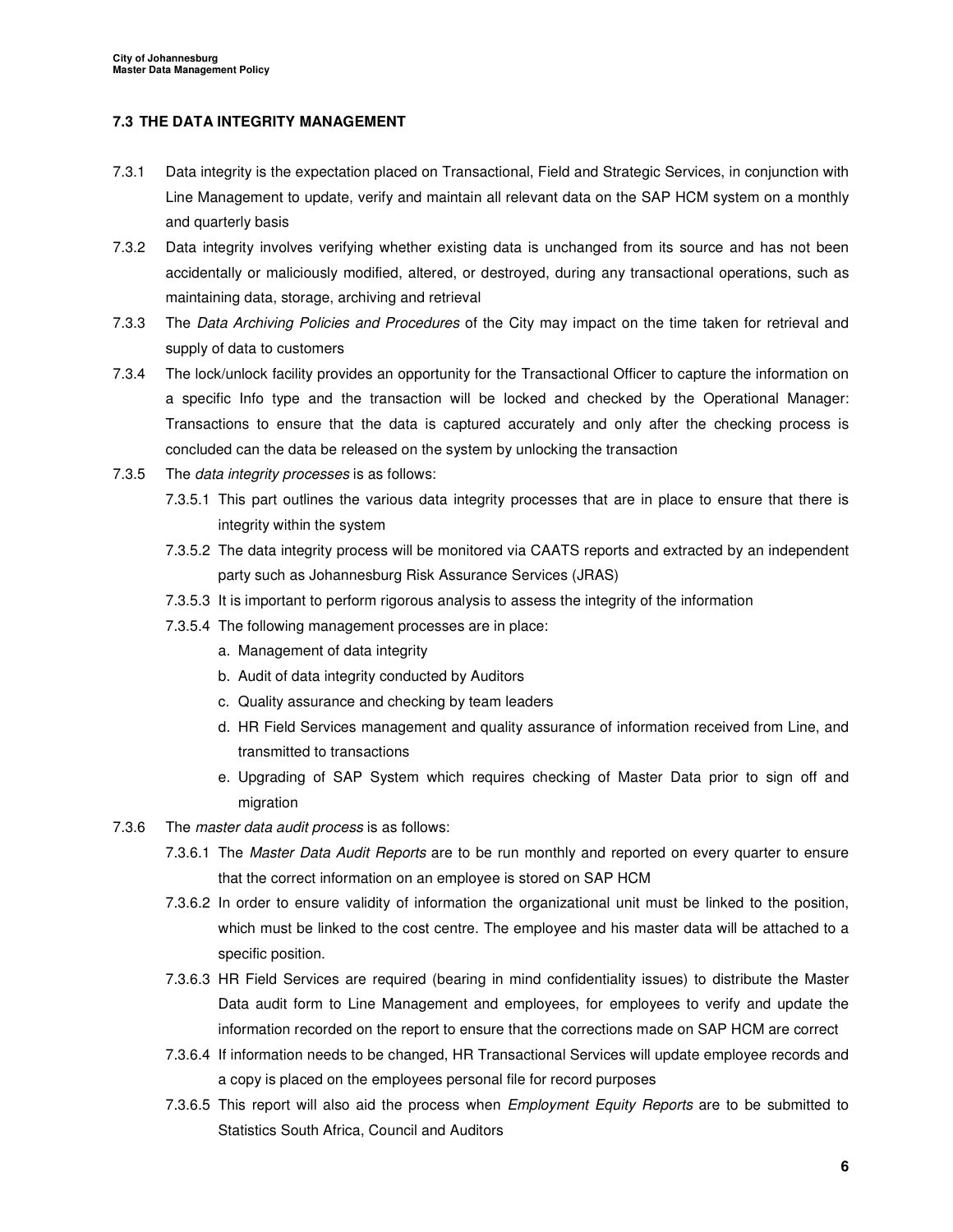- 7.3.7 The *time management process* is as follows:
	- 7.3.7.1 Time management is used to record and update employees leave records on the system. This is to ensure that control and validation measures are in place, and to identify unfunded liabilities in terms of budget re-allocation for the annual costing of leave
	- 7.3.7.2 The attendance registers shall be kept in each Department, and employees specified by the City Manager or any official to whom the authority has been delegated, shall be required to enter daily in such register the time of their arrival, departure and time actually worked excluding tea and lunch breaks and any time-off, provided that the City Manager or the equivalent or any official to whom the authority has been delegated, may, at their discretion, authorize the use of time sheets, recorders or any other electronic time keeping/attendance system in place of or in conjunction with attendance registers
	- 7.3.7.3 The Monthly Activity Reports must be compiled and authorized by line management for consolidation of the total attendance register with any absenteeism. The monthly activity report will consolidate the manual attendance register and ensure that staff activities is reported and that all absenteeism and leave is recorded on the SAP HCM system to manage un-funded liabilities through leave management not reaching the Transactional Centre
	- 7.3.7.4 Specific control measures for time management need to be implemented to ensure that all absenteeism by employees are submitted, captured and deducted
	- 7.3.7.5 The Leave Reports of employees distributed to Line Managers, serves to provide the Managers with correct leave information to prevent unauthorized absenteeism and financial liabilities to Council
		- a. This documentation must reach the Team Leaders and their teams regularly to be updated on the SAP HCM System
		- b. The Audit requirements expect that the updates on leave forms must be captured 24- 48 hours after the leave forms were submitted
	- 7.3.7.6 Rationalized specific controls, in terms of the administration of the Time Management Book (Leave Book) will ensure that all employees leave quotas are correct and up to date, as approved and managed by Line Managers throughout the CoJ
- 7.3.8 The employee personal information process is as follows:
	- 7.3.8.1 Employee personal information is stored on SAP HCM and on a personal file for record purposes
	- 7.3.8.2 If there are any changes on personal details, a change of details form must be completed immediately and submitted to HR Field Services, then forwarded to HR Transactional Services for update
	- 7.3.8.3 The ERMS serves as a back up to the hard copy personal file and assist with retrieval of documentation.
	- 7.3.8.4 A data report can be requested through the Transactional Centre, the Information Management specialist will supply the information or the report
- 7.3.9 The Unemployment Insurance Fund (UIF) maintenance process is as follows:
	- 7.3.9.1 The UIF needs to be maintained to ensure that employees are contributing
	- 7.3.9.2 A report must be run by the Payroll Quality Assurance section to ensure maintenance of the UIF deductions for all employees as per legislation
	- 7.3.9.3 Refer to the new Act on IF from the 01 April 2002 for more information on the maintenance of UIF